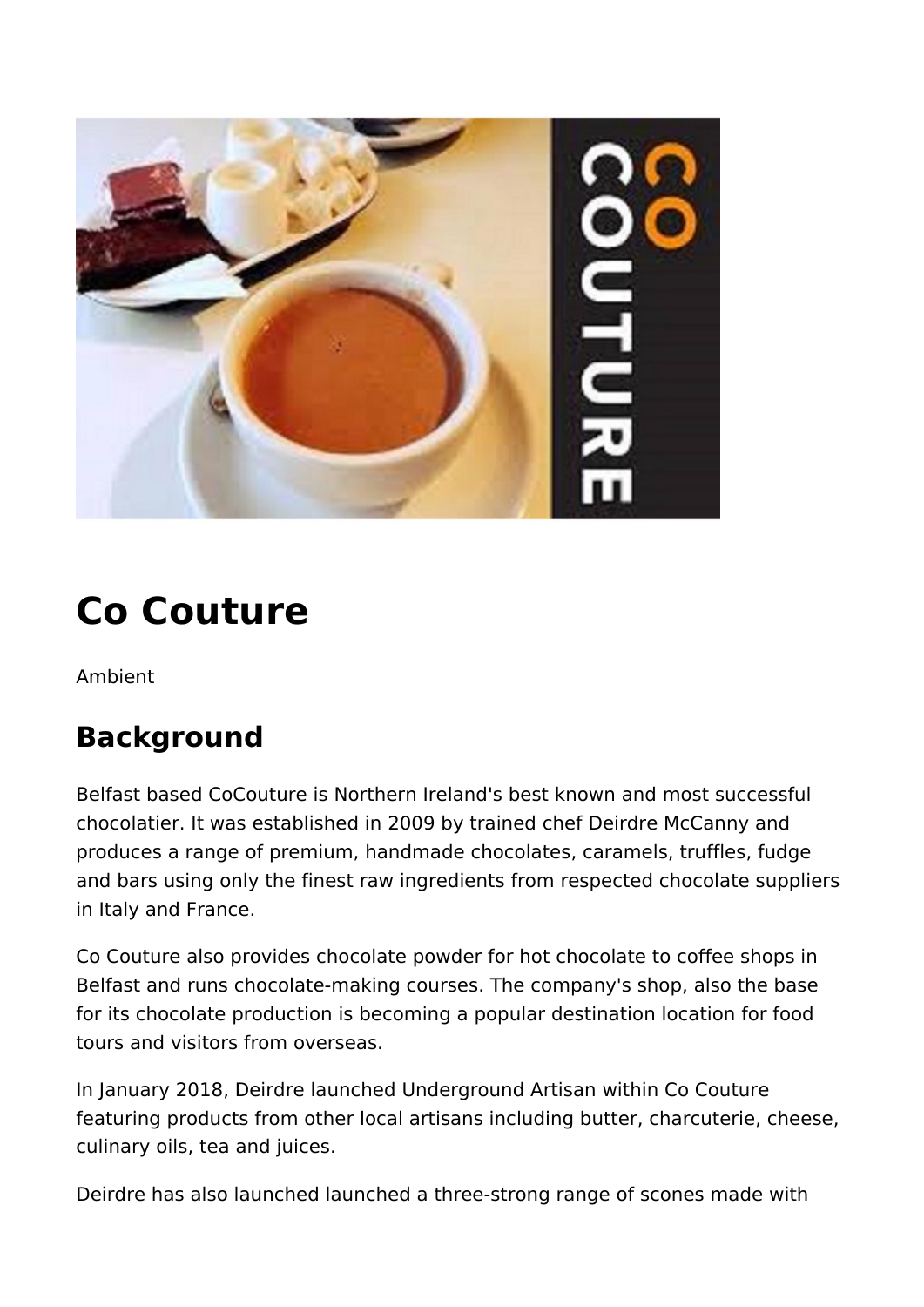spelt flour and quark and are low in gluten and lower in calories than traditional scones. In addition to plain, the scones are pizza and chocolate swirl flavours. The pizza scone is made with cheese and chorizo from Ispini Charcuterie at Aughnacloy in county Tyrone. There's also a raspberry and white chocolate flavour.

## **Product Range**

Range of gourmet artisan chocolates Irish Whisky & Champagne Truffles The exclusive Gold Collection range of chocolate bars including: dark chocolate with rum and raisin, dark

chocolate with biscuit & cranberry, plain dark chocolate and milk chocolate with honeycomb.

# **Awards held**

- Great Taste Awards 2014: Two stars for Ginger & Chocolate Chip Cookie and one star for Dark Chocolate Florentine. Great Taste Awards 2013: One star each for Temptation Bite Cake & Sea Salted Caramel & Pecan Brownie. Academy of Chocolate Awards 2013: Gold for Ginger Creme 40% filled chocolate; silver for Belfast Brew 40% and bronze for Irish Whiskey 68%.
- World Final International Chocolate Awards 2015: Silver medal for Co Couture's milk chocolate bar infused with Suki Tea's Japanese Cherry Sencha
- Academy of Chocolate Awards 2017: Bronze for House Dark 72% chocolate in Plain Truffle category & Bronze for Irish Coffee 55% in Alcohol Ganache category

### **Contact this supplier**

**Deirdre McCanny**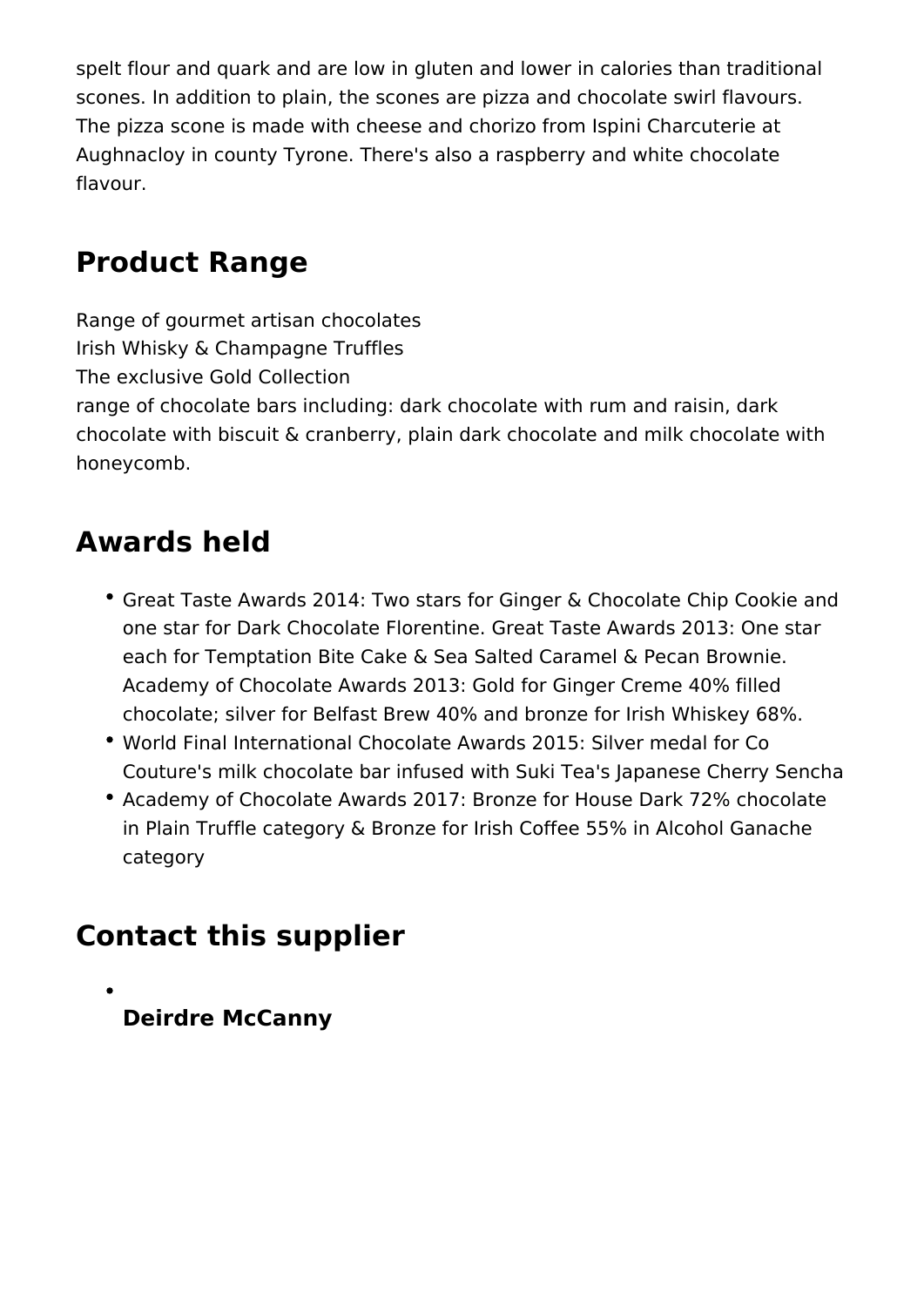7 Chichester Street Belfast County Antrim BT15 5DW Northern Ireland [+44 \(0\) 28 9077](tel:+44(0)2890777695) 7695 [+ 44 \(0\) 78 8889](tel:+44(0)7888899647) 9647 [info@cocouture](mailto:info@cocouture.co.uk).co.uk

Image Gallery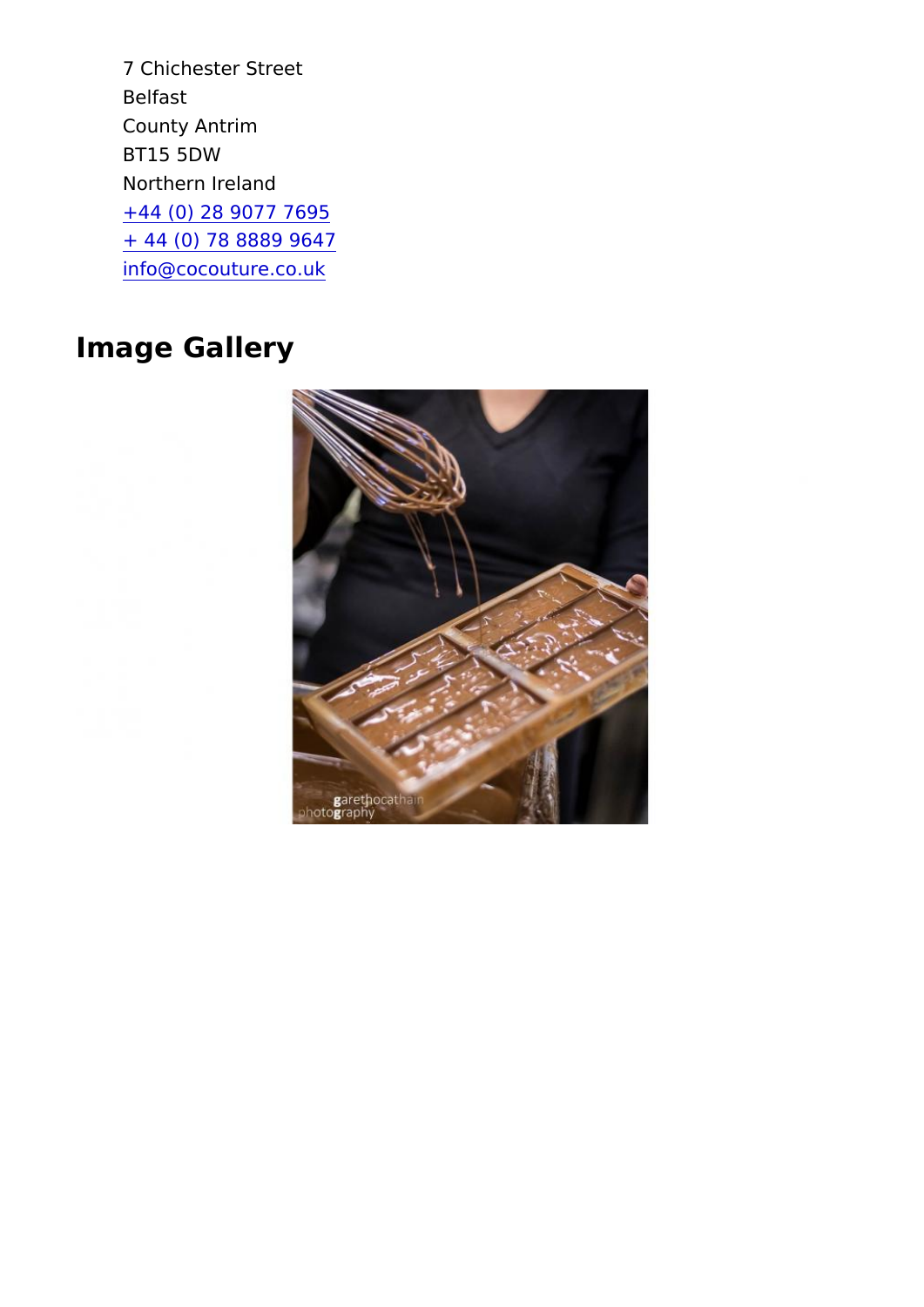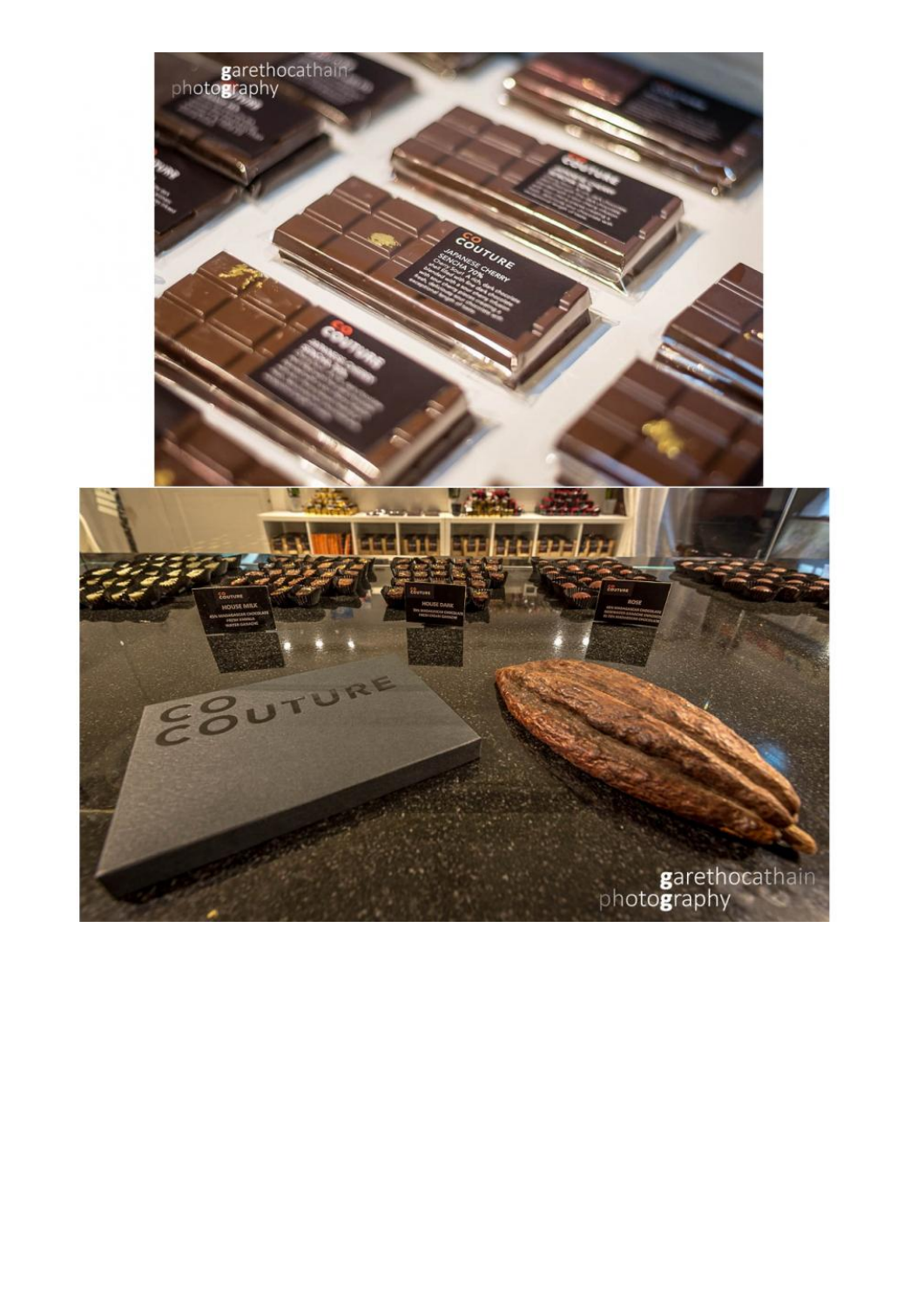